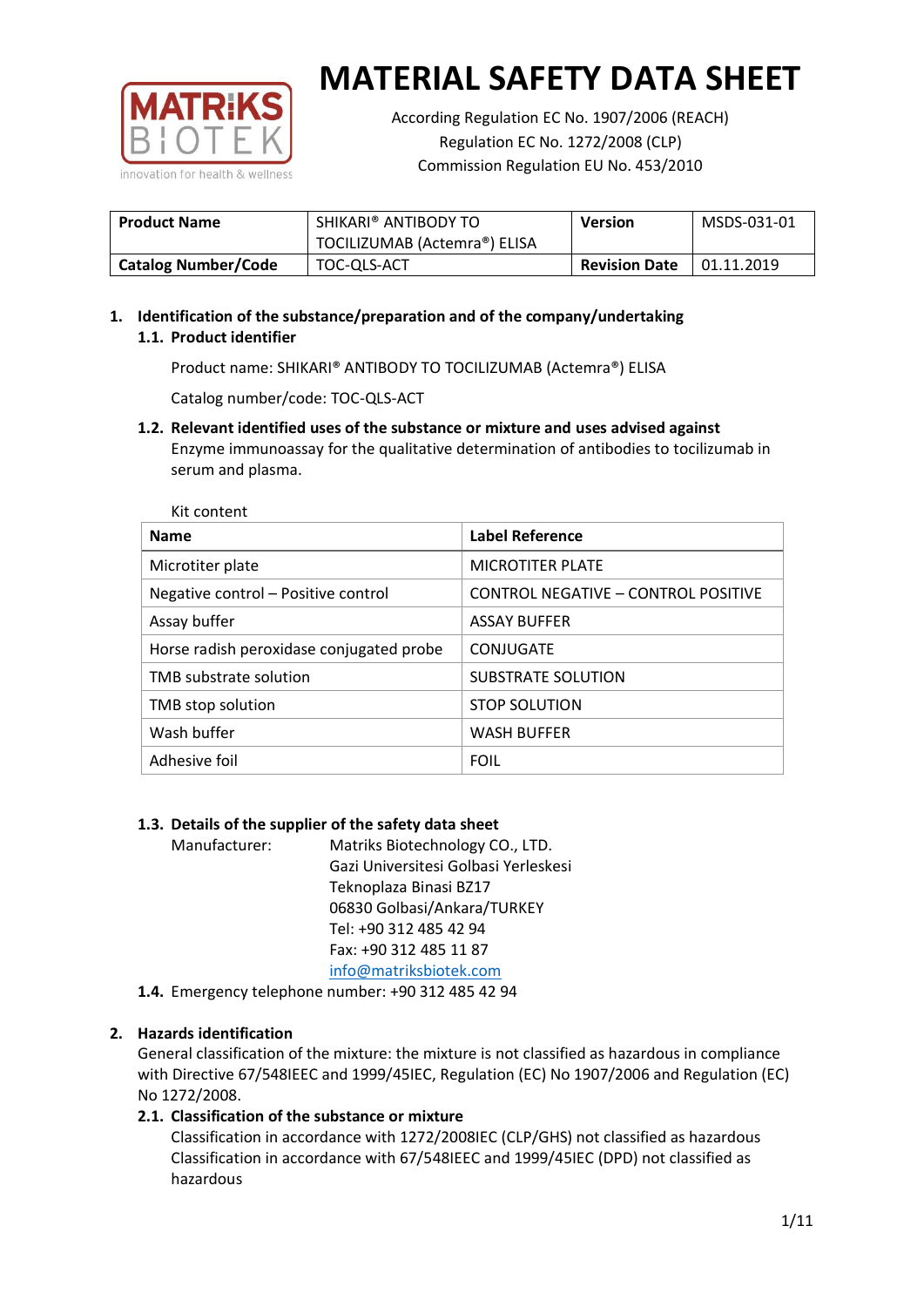

According Regulation EC No. 1907/2006 (REACH) Regulation EC No. 1272/2008 (CLP) Commission Regulation EU No. 453/2010

| <b>Product Name</b>        | SHIKARI® ANTIBODY TO         | <b>Version</b>       | MSDS-031-01 |
|----------------------------|------------------------------|----------------------|-------------|
|                            | TOCILIZUMAB (Actemra®) ELISA |                      |             |
| <b>Catalog Number/Code</b> | TOC-QLS-ACT                  | <b>Revision Date</b> | 01.11.2019  |

#### **2.2. Label elements**

This product is not under labelling according to Regulation (EC) n. 1272/2008

#### **2.3. Other hazards**

Results of PBT and vPvB assessment: The substances in the mixture do not meet the PBT/vPvB criteria according to REACH (content <0,1% w/w), annex XIII; the substances in the mixture are not included in the Candidate List of SVHC.

**Note:** This product is intended for laboratory use by professional uses only. Use appropriate personal protective equipment while working with the reagents provided.

#### **3. Composition/information on ingredients**

#### **3.1. Substances**

| <b>Stop Solution</b>               |                                                                                                                           |
|------------------------------------|---------------------------------------------------------------------------------------------------------------------------|
| Ingredient                         | Hydrochloric Acid (HCL) Index No. 017-002-01-X                                                                            |
| CAS No (EC No)                     | 7647-01-0(231-595-7)                                                                                                      |
| Containing Conc. (%)               | <5,0* (Dilution is not classified as hazardous<br>according to the European Regulation<br>67/548/EEC and 1272/2008/EC)    |
| form)                              | Classification according to regulation (EC) No 1272/2008 (CLP) (related to the concentrated                               |
| Hazard Class and Category Codes(s) | Skin Corr. 1B STOT SE 3                                                                                                   |
| Hazard Statement Code(s)           | H314, H335                                                                                                                |
| Pictogram, Signal Word Code(s)     | GHS05, GHS07, Dgr                                                                                                         |
| Specific Conc. Limits, M-factors   | Skin Corr. 1B; H314: C≥25%<br>Skin Irrit. 2; H315: 10%≤C<25 %<br>Eye Irrit. 2, H319: 10%≤C<25 %<br>STOT SE 3; H355: C≥10% |
| Directive 67/548/EEC               | C; R34-37: C≥25%<br>Xi; R36/37/38: 10% <<<<<<<                                                                            |

#### **3.2. Mixtures**

| <b>Controls, Assay Buffer</b> |                                     |
|-------------------------------|-------------------------------------|
| Ingredient                    | Sodium Azide Index no. 011-004-00-7 |
| CAS No (EC No)                | 26628-22-8 (247-852-1)              |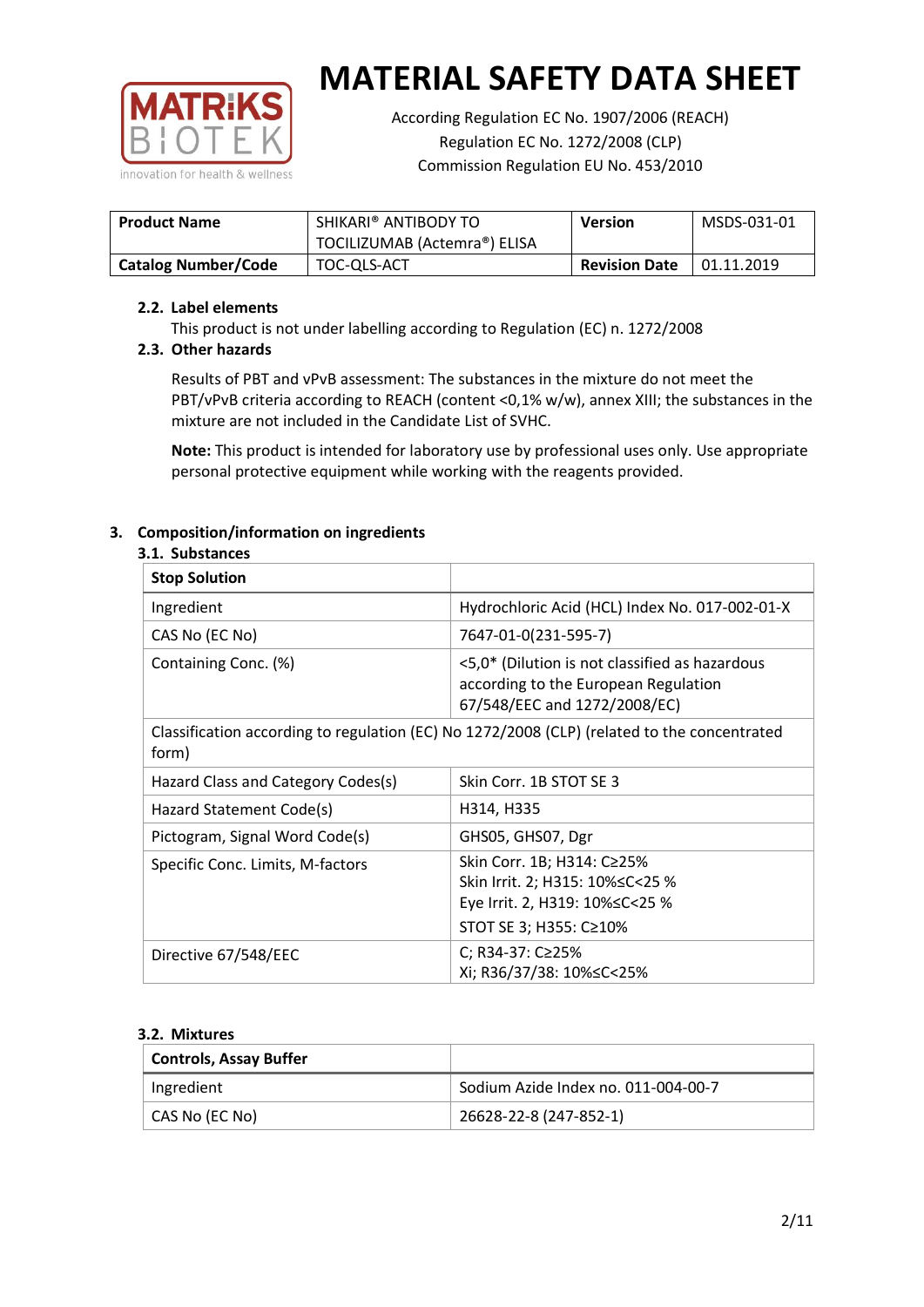

According Regulation EC No. 1907/2006 (REACH) Regulation EC No. 1272/2008 (CLP) Commission Regulation EU No. 453/2010

| <b>Product Name</b>        | SHIKARI® ANTIBODY TO<br>TOCILIZUMAB (Actemra®) ELISA | Version              | MSDS-031-01 |
|----------------------------|------------------------------------------------------|----------------------|-------------|
| <b>Catalog Number/Code</b> | TOC-QLS-ACT                                          | <b>Revision Date</b> | 01.11.2019  |

| Containing Conc. (%)               | <0,001 % (Dilution is not classified as hazardous<br>according to the European Regulation<br>67/548/EEC and 1272/2008/EC) |
|------------------------------------|---------------------------------------------------------------------------------------------------------------------------|
| form)                              | Classification according to regulation (EC) No 1272/2008 (CLP) (related to the concentrated                               |
| Hazard Class and Category Codes(s) | Acute Tox. 2 (oral)                                                                                                       |
|                                    | Acute Tox. 1 (dermal)                                                                                                     |
|                                    | STOT RE 2                                                                                                                 |
|                                    | Acute Aquatic 1                                                                                                           |
|                                    | <b>Aquatic Chronic 1</b>                                                                                                  |
| Hazard Statement Code(s)           | H300, H310, H373, H400, H410                                                                                              |
| Pictogram, Signal Word Code(s)     | GHS06, GHS08, GHS09                                                                                                       |
| Specific Conc. Limits, M-factors   | M-Factor-Aquatic Acute:1                                                                                                  |
| Directive 67/548/EEC               | R23/24/25-36/37/38-50/53                                                                                                  |

| Conjugated                         |                                                                                                                                                  |
|------------------------------------|--------------------------------------------------------------------------------------------------------------------------------------------------|
| Ingredient                         | Proclin 150 Index no. 613-167-00-5                                                                                                               |
|                                    | Proclin 150 is a mixture of substances of the<br>components, 5-Chloro-2-methyl-4-isothiazolin-3-<br>one and 2-Methyl-2H -isothiazol-3-one (3:1). |
| CAS No (EC No)                     | 55965-84-9                                                                                                                                       |
| Containing Conc. (%)               | <0,0015% (Dilution is not classified as hazardous<br>according to the European Regulation<br>67/548/EEC and 1272/2008/EC)                        |
| form)                              | Classification according to regulation (EC) No 1272/2008 (CLP) (related to the concentrated                                                      |
| Hazard Class and Category Codes(s) | Acute Tox, 3                                                                                                                                     |
|                                    | Skin Corr. 1B                                                                                                                                    |
|                                    | Skin Sens. 1                                                                                                                                     |
|                                    | Acute Aquatic 1                                                                                                                                  |
|                                    | <b>Aquatic Chronic 1</b>                                                                                                                         |
| Hazard Statement Code(s)           | H301, H311, H314, H317, H331, H400, H410                                                                                                         |
| Pictogram, Signal Word Code(s)     | GHS05, GHS07, GHS09                                                                                                                              |
| Specific Conc. Limits, M-factors   | ≥0,6%: Skin Corr. 1B, H314<br>0,06 - < 0,6%: Skin Irrit. 2, H315<br>0,06 - < 0,6 %: Eye Irrit. 2, H319                                           |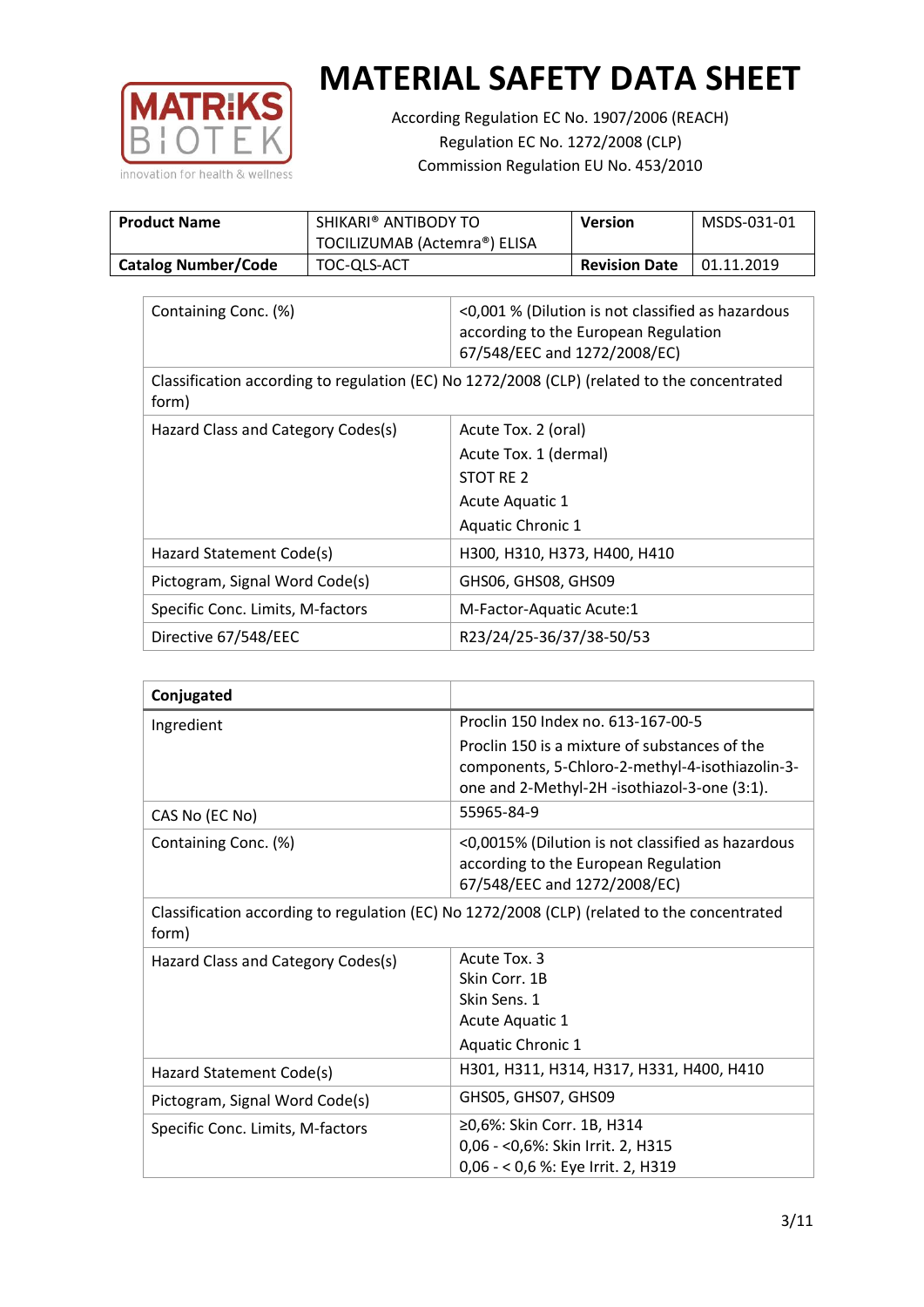

According Regulation EC No. 1907/2006 (REACH) Regulation EC No. 1272/2008 (CLP) Commission Regulation EU No. 453/2010

| <b>Product Name</b>        | SHIKARI® ANTIBODY TO<br>TOCILIZUMAB (Actemra®) ELISA | <b>Version</b>       | MSDS-031-01 |
|----------------------------|------------------------------------------------------|----------------------|-------------|
| <b>Catalog Number/Code</b> | TOC-QLS-ACT                                          | <b>Revision Date</b> | 01.11.2019  |

|                      | ≥0,0015 %: Skin Sens. 1, H317                |
|----------------------|----------------------------------------------|
|                      | M-Factor - Aquatic Acute: 10                 |
| Directive 67/548/EEC | T; N R:23/24/25-34-35-50/53                  |
|                      | $\frac{1}{2}$ S: (2-)26-28-36/37/39-45-60-61 |

#### **4. First-aid measures**

#### **4.1. Description of first aid measures**

General advice: No special measures required. Consult physician in case of complaints. If inhaled: Supply fresh air.

In case of skin contact: Immediately flush skin with plenty of water. Cold water may be used. Remove contaminated clothing and shoes.

In case of eye contact: Check for and remove any contact lenses. Immediately flush eyes with plenty of water for at least 15 minutes. Cold water may be used. If swallowed: Rinse mouth with plenty of water

#### **4.2. Most important symptoms and effects, both accurate and delayed**

There are no hazards under normal use conditions. Direct contact with eyes may cause slight and temporary irritation. Swallowing of larger amounts may lead to stomachache, vomiting or diarrhea.

#### **4.3. Indication of any immediate medical attention and special treatment needed** No specific therapy known. Use supportive and symptomatic treatment.

#### **5. Fire-fighting measures**

#### **5.1. Extinguishing media**

Suitable extinguishing media: Water spray, alcohol resistant foam, dry-powder, carbon dioxide

Unsuitable extinguishing media: Direct water stream

- **5.2. Special hazards arising from the substance mixture** To the best of our knowledge, no special hazards can be defined
- **5.3. Advice for fire-fighters** No data available.

#### **6. Accidental release measures**

- **6.1. Personal precautions, protective equipment and emergency procedures** Wear appropriate protective gloves and clothes.
- **6.2. Environmental precautions**

Dilute with plenty of water. Do not allow to enter sewers/surface or ground water.

### **6.3. Methods and materials for containment and cleaning up** Absorb with liquid-binding material (sand, diatomite, acid binders, universal binders,

- sawdust).
- **6.4. Reference to other sections**

For personal protection see section 8.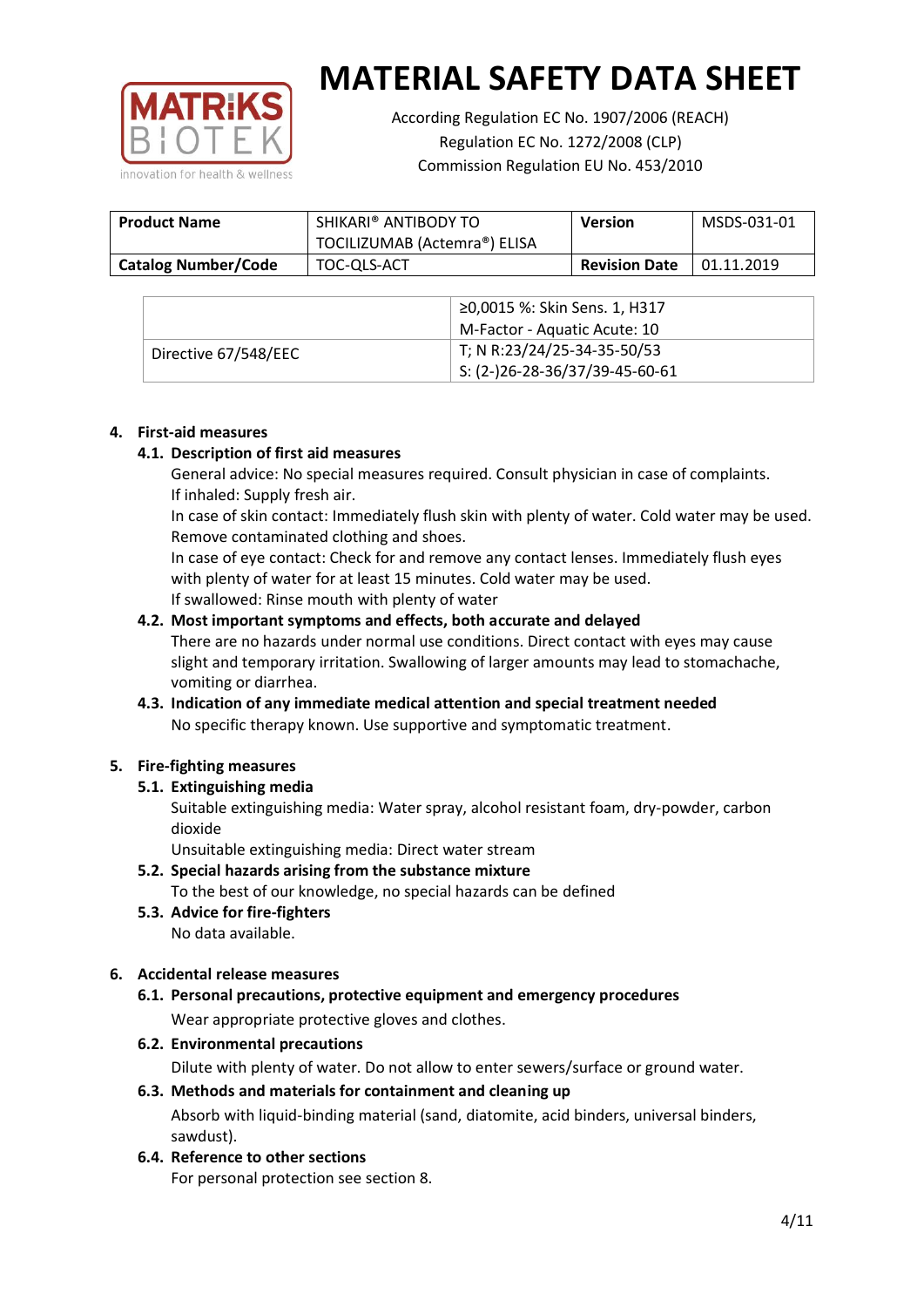

According Regulation EC No. 1907/2006 (REACH) Regulation EC No. 1272/2008 (CLP) Commission Regulation EU No. 453/2010

| <b>Product Name</b>        | SHIKARI® ANTIBODY TO         | <b>Version</b>       | MSDS-031-01 |
|----------------------------|------------------------------|----------------------|-------------|
|                            | TOCILIZUMAB (Actemra®) ELISA |                      |             |
| <b>Catalog Number/Code</b> | TOC-QLS-ACT                  | <b>Revision Date</b> | 01.11.2019  |

For disposal see section 13.

#### **7. Handling and storage**

#### **7.1. Precautions for safe handling**

Use all reagents in accordance with the relevant package insert provided with the product. Do not smoke, eat, drink or apply cosmetics in areas where kit reagents are handled. Wear disposable latex gloves when handling reagents.

Never pipet by mouth and avoid contact of reagents and specimens with skin and mucous membranes.

Handling should be done in accordance with the procedures defined by an appropriate national biohazard safety guideline or regulation.

Use all reagents in accordance with the relevant package insert provided with the product.

#### **7.2. Conditions for safe storage, including any incompatibilities**

Store in tightly closed original packages or appropriately labeled alternate vessels. Store in dry, bunded areas. Keep away from direct sunlight and heat sources. Recommended storage temperature: 10-30°C (shipment), 2-8°C (long term storage). Protect from freezing. Keep away from food and drinks. Keep away from acids and heavy metals. Keep out of the reach of children.

#### **7.3. Specific end uses**

For EU diagnostic product. For the rest of the world "Research use only".

#### **8. Exposure controls/personel protection**

#### **8.1. Control parameters**

Indicative occupational exposure limit ES (2000/39IEC, Directive 2006/15IEC and Directive 2009/161IEC):

| <b>CAS</b> | <b>Substance</b> | Indicative occupational exposure limit |                       |
|------------|------------------|----------------------------------------|-----------------------|
|            | name             |                                        |                       |
| 26628-22-8 | Sodium Azide     | OEL mean (time-weighted 8 h):          | 0,1 mg/m <sup>3</sup> |
|            |                  | OEL short term (LS min):               | 0,3                   |
|            |                  | Notation: Skin                         |                       |

National work-place occupational exposure limits (only selected lands are displayed):

| <b>CAS</b> | <b>Substance</b> | <b>Occupational exposure limits</b> |                         |
|------------|------------------|-------------------------------------|-------------------------|
|            | name             |                                     |                         |
| 26628-22-8 | Sodium Azide     | Turkey                              |                         |
|            |                  | PEL:                                | $0,1 \,\mathrm{mg/m^3}$ |
|            |                  | NPEL-P:                             | 0,3 mg/m <sup>3</sup>   |
|            |                  | D - absorb through skin             |                         |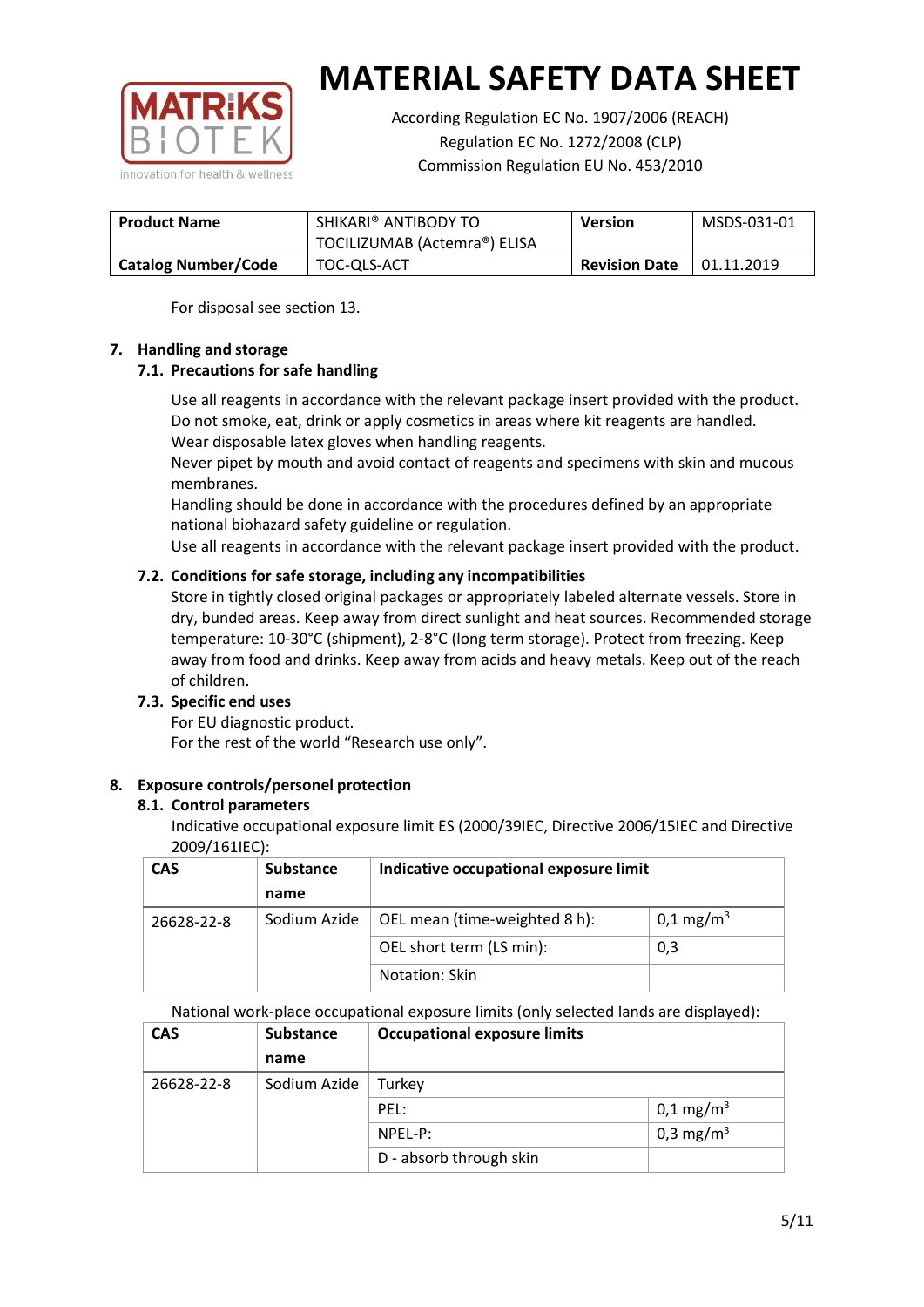

According Regulation EC No. 1907/2006 (REACH) Regulation EC No. 1272/2008 (CLP) Commission Regulation EU No. 453/2010

| <b>Product Name</b>        | SHIKARI® ANTIBODY TO         | Version              | MSDS-031-01 |
|----------------------------|------------------------------|----------------------|-------------|
|                            | TOCILIZUMAB (Actemra®) ELISA |                      |             |
| <b>Catalog Number/Code</b> | TOC-QLS-ACT                  | <b>Revision Date</b> | 01.11.2019  |

|  | I - irritating to mucosa (eye, airways) |                         |
|--|-----------------------------------------|-------------------------|
|  | and skin                                |                         |
|  | Government Regulation no.               |                         |
|  | 361/2007 Coll.                          |                         |
|  | Slovakia                                |                         |
|  | NPEL mean:                              | $0,1 \,\mathrm{mg/m^3}$ |
|  | NPEL short-term:                        | 0,3 mg/m <sup>3</sup>   |
|  | Note K: absorbed through skin           |                         |
|  | Regulation 300/2007 Coll. (SK),         |                         |
|  | Appendix 1                              |                         |
|  | Germany                                 |                         |
|  | AGW - time weighted mean:               | 0,2 mg/m <sup>3</sup>   |
|  | Short-term factor:                      | 2(1)                    |
|  | 1RGS-900                                |                         |
|  | United Kingdom                          |                         |
|  | TWA:                                    | $0,1 \,\mathrm{mg/m^3}$ |
|  | STEL:                                   | 0,3 mg/m <sup>3</sup>   |
|  | France                                  |                         |
|  | TWA:                                    | $0,1 \,\mathrm{mg/m^3}$ |
|  | STEL:                                   | 0,3 mg/m <sup>3</sup>   |

Other recommended values: not set

| <b>CAS</b> | Substance name   OEL - equivalents |                          |
|------------|------------------------------------|--------------------------|
|            | $\overline{\phantom{0}}$           | $\overline{\phantom{0}}$ |
|            |                                    |                          |

Indicative biological limits (Turkey, *432/2003* Coll.): not set

| Substance                | <b>Evaluated as</b>      | Limit values             |
|--------------------------|--------------------------|--------------------------|
| $\overline{\phantom{0}}$ | $\overline{\phantom{0}}$ | $\overline{\phantom{0}}$ |

DNEL: not available for the mixture. PNEC: not available for the mixture.

#### **8.2. Exposure controls**

General hygiene directives should be considered.

Keep away from food stuffs and beverages. Wash hands before breaks and at the end of the working day

#### **Personal protective equipment:**

| <b>Respiratory protection:</b> | Not required                                                      |
|--------------------------------|-------------------------------------------------------------------|
| Skin protection                | Protective gloves of nitrile or nature latex, satisfying the norm |
|                                | <b>DIN EN 455</b>                                                 |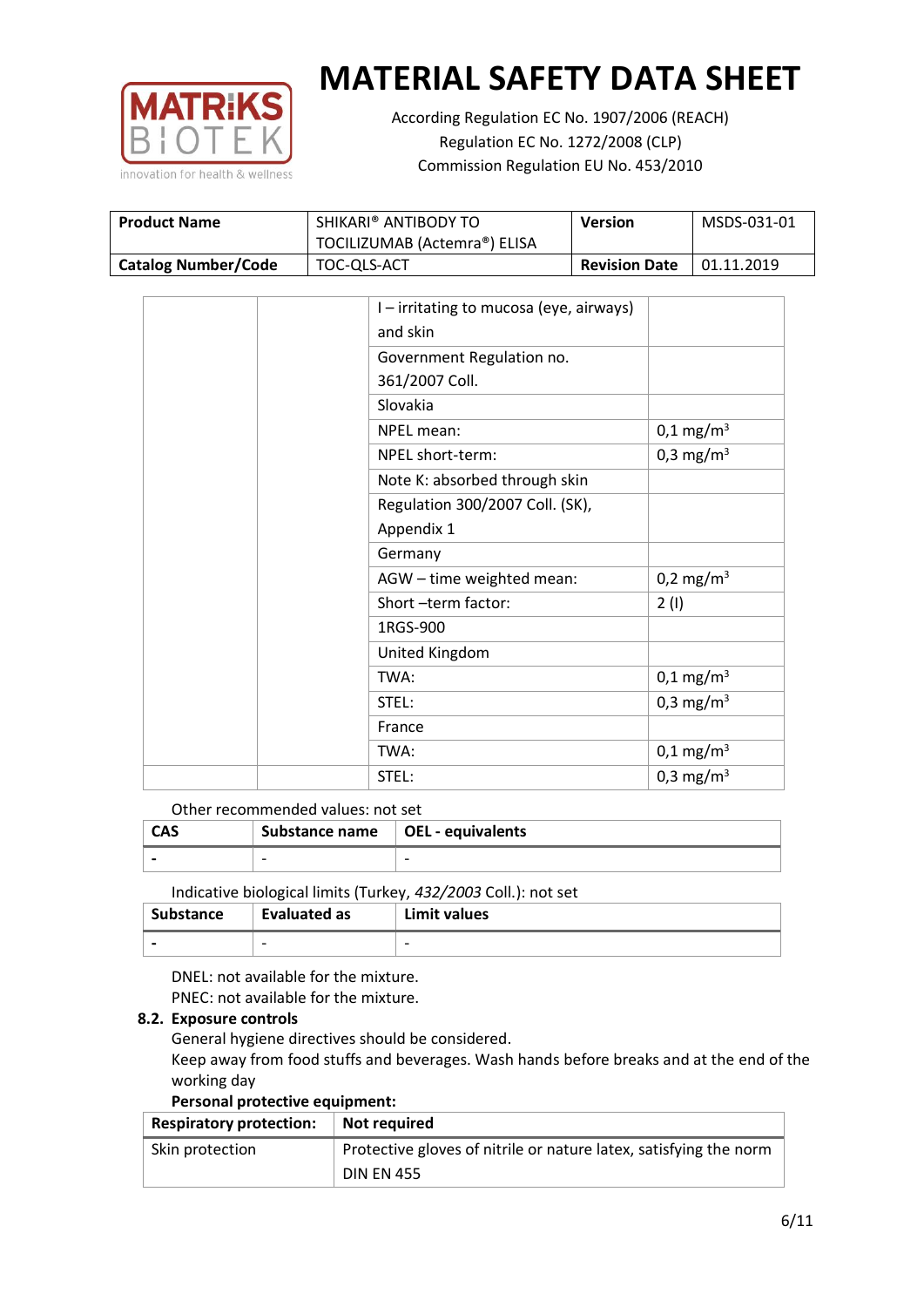

According Regulation EC No. 1907/2006 (REACH) Regulation EC No. 1272/2008 (CLP) Commission Regulation EU No. 453/2010

| <b>Product Name</b>        | SHIKARI® ANTIBODY TO<br>TOCILIZUMAB (Actemra®) ELISA | Version              | MSDS-031-01 |
|----------------------------|------------------------------------------------------|----------------------|-------------|
| <b>Catalog Number/Code</b> | TOC-QLS-ACT                                          | <b>Revision Date</b> | 01.11.2019  |

| Eye/Face protection | Safety glasses with side shields confirming to EN 166 (EN),<br>NIOSH (US) |
|---------------------|---------------------------------------------------------------------------|
| Body protection     | Impenetrable protective clothing                                          |

#### **9. Physical and chemical properties**

#### **9.1. Information on basic physical and chemical properties**

| <b>COMPONENT</b>      | <b>APPEARANCE</b> | <b>ODOR</b>     | pH             |
|-----------------------|-------------------|-----------------|----------------|
| Microtiter plate      | Solid, white      | <b>Odorless</b> | Not applicable |
| Controls              | Liquid, colorless | <b>Odorless</b> | $7,4 \pm 0,05$ |
| Conjugate             | Liquid, red       | <b>Odorless</b> | $7,4 \pm 0,05$ |
| Assay buffer          | Liquid, blue      | <b>Odorless</b> | $7,4 \pm 0,05$ |
| Substrate<br>solution | Liquid, colorless | <b>Odorless</b> | $3,6 - 3,8$    |
| Stop solution         | Liquid, colorless | <b>Odorless</b> | $<$ 1          |
| Wash buffer           | Liquid, colorless | <b>Odorless</b> | $7,4 \pm 0,05$ |

| <b>For All Components</b>                    |                                              |  |  |
|----------------------------------------------|----------------------------------------------|--|--|
| Odor threshold                               | No data available                            |  |  |
| Melting point/freezing point                 | No data available                            |  |  |
| Initial boiling point and range              | No data available                            |  |  |
| Flash point                                  | No data available                            |  |  |
| Evaporation rate                             | No data available                            |  |  |
| Flammability (solid, gas)                    | No data available                            |  |  |
| Upper/lower flammability or explosive limits | No data available                            |  |  |
| Vapour pressure                              | No data available                            |  |  |
| Vapour density                               | No data available                            |  |  |
| Relative density                             | No data available                            |  |  |
| Solubility(ies)                              | Fully miscible                               |  |  |
| Partition coefficient: n-octanol water       | No data available                            |  |  |
| Auto-ignition temperature                    | Product is not self-igniting                 |  |  |
| Decomposition temperature                    | No data available                            |  |  |
| Viscosity                                    | No data available                            |  |  |
| <b>Explosive properties</b>                  | Product does not present an explosion hazard |  |  |
| Oxidizing properties                         | No data available                            |  |  |

#### **9.2. Other information**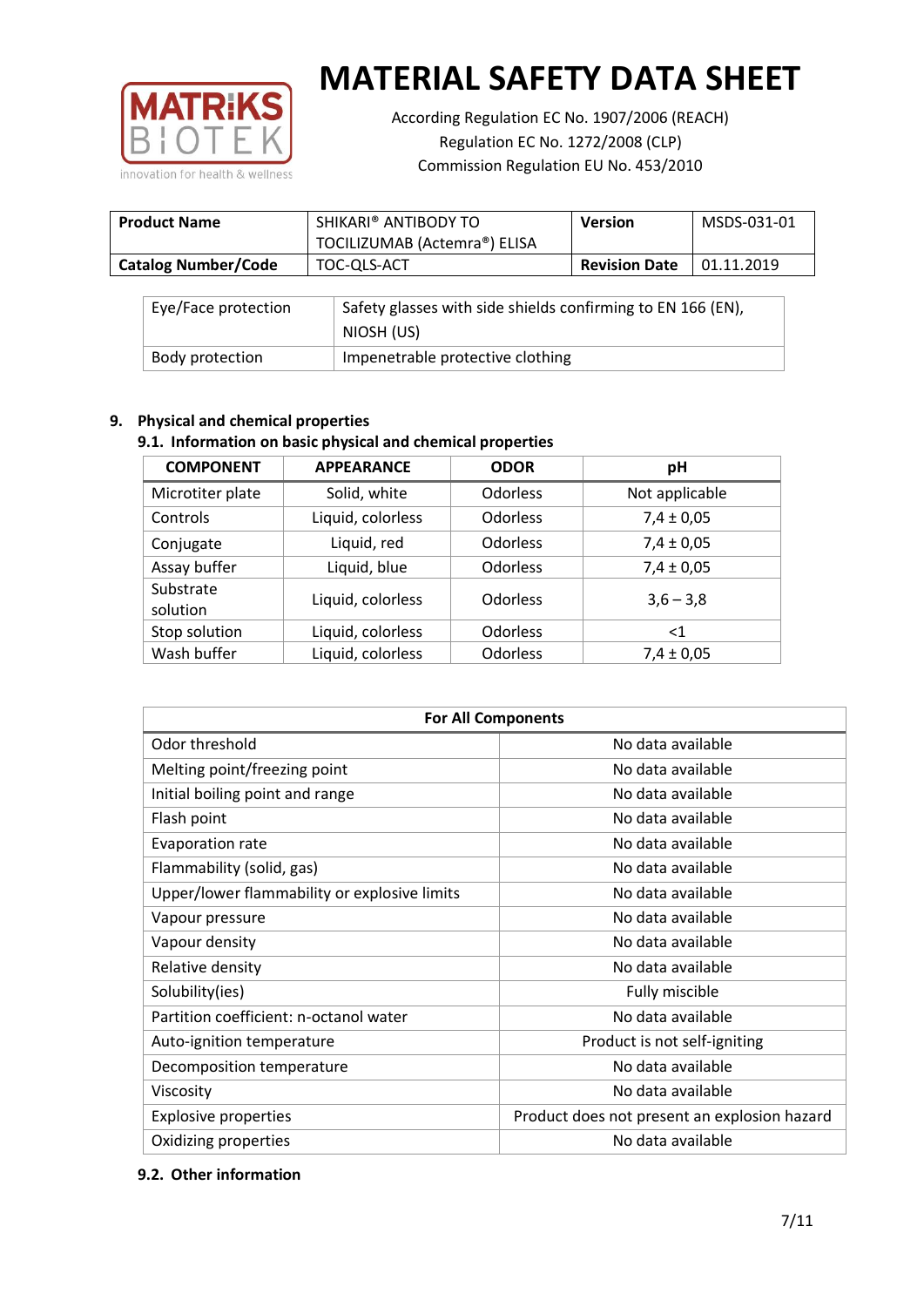

According Regulation EC No. 1907/2006 (REACH) Regulation EC No. 1272/2008 (CLP) Commission Regulation EU No. 453/2010

| <b>Product Name</b>        | SHIKARI® ANTIBODY TO         | <b>Version</b>       | MSDS-031-01 |
|----------------------------|------------------------------|----------------------|-------------|
|                            | TOCILIZUMAB (Actemra®) ELISA |                      |             |
| <b>Catalog Number/Code</b> | TOC-QLS-ACT                  | <b>Revision Date</b> | 01.11.2019  |

No other information available.

#### **10. Stability and reactivity**

#### **10.1. Reactivity**

Not reactive under normal conditions of storage and manipulation. Sodium azide has been reported to form lead or copper azide in laboratory plumbing (heavy metals) which may explode on percussion. Treatment of sodium azide with strong acids gives hydrazoic acid, which is also extremely toxic.

#### **10.2. Chemical stability**

Mixture is chemically stable under normal conditions of storage and manipulation. Overheating may cause thermal decomposition.

#### **10.3. Possibility of hazardous reactions**

Sodium azide has been reported to form lead or copper azide in laboratory plumbing (heavy metals) which may explode on percussion.

#### **10.4. Conditions to avoid**

Stable under normal conditions. Keep away from direct sunlight and heat sources. Do not mix with strong acids and heavy metals.

#### **10.5. Incompatible materials**

Strong acids, heavy metals, halogenated hydrocarbons.

#### **10.6. Hazardous decomposition products**

Material does not decompose at ambient temperatures. Incomplete combustion and thermolysis may produce toxic, irritating and flammable decomposition products (such as carbon monoxide, carbon dioxide, sooth, aldehydes and other products of organic compounds decomposition, sulfur / nitrogen oxides).

#### **11. Toxicological information**

#### **11.1. Information on toxicological effects**

#### **11.1.1. Acute toxicity**

Based on available data, the classification criteria are not met. Based on composition, the mixture has low acute toxicity and no adverse effects for human health are expected under applicable conditions of exposure sodium azide.

#### **11.1.2. Skin corrosion/irritation**

Based on available data, the classification criteria are not met. Prolonged or repeated skin contact may cause mild irritation and dermatitis (skin inflammation). However, these effects do not required classification

#### **11.1.3. Serious eye damage/irritation**

Based on available data, the classification criteria are not met. Direct contact with eyes may cause slight and temporary irritation. However, these effects do not required classification

#### **11.1.4. Respiratory or skin sensitization**

Based on available data, the classification criteria are not met. Compounds have no sensitization effects.

#### **11.1.5. Germ cell mutagenicity**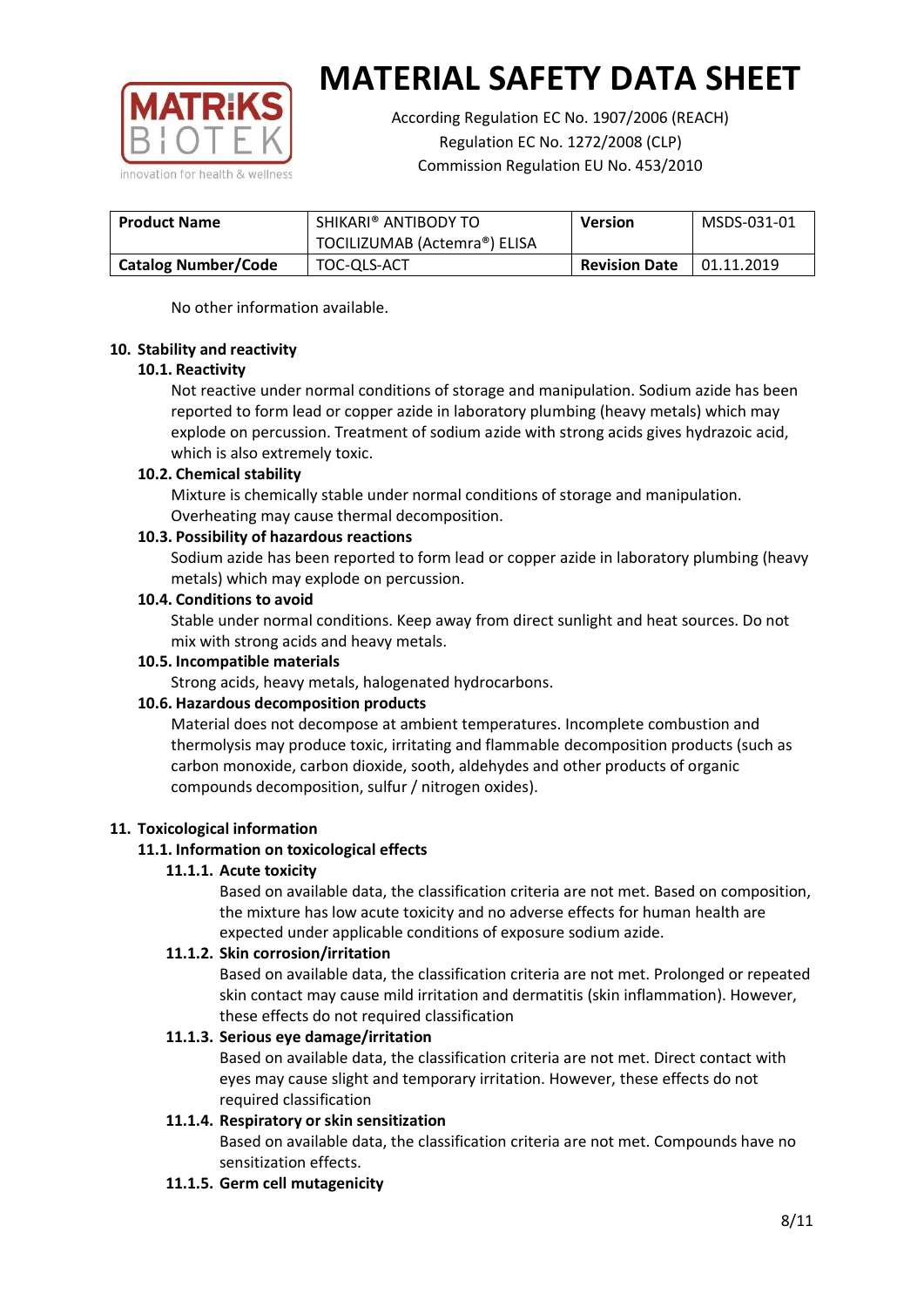

According Regulation EC No. 1907/2006 (REACH) Regulation EC No. 1272/2008 (CLP) Commission Regulation EU No. 453/2010

| <b>Product Name</b>        | SHIKARI® ANTIBODY TO         | <b>Version</b>       | MSDS-031-01 |
|----------------------------|------------------------------|----------------------|-------------|
|                            | TOCILIZUMAB (Actemra®) ELISA |                      |             |
| <b>Catalog Number/Code</b> | TOC-QLS-ACT                  | <b>Revision Date</b> | 01.11.2019  |

Based on available data, the classification criteria are not met. Compounds have no potential for mutagenic activity.

#### **11.1.6. Carcinogenicity**

Based on available data, the classification criteria are not met. Compounds have no potential for carcinogenic activity.

#### **11.1.7. Reproductive toxicity**

Based on available data, the classification criteria are not met. Compounds have no potential for reproductive toxicity.

#### **11.1.8. STOT-single exposure**

Based on available data, the classification criteria are not met

#### **11.1.9. STOT-repeated exposure**

Based on available data, the classification criteria are not met.

#### **11.1.10. Aspiration hazard**

Based on available data, the classification criteria are not met.

#### **12. Ecological information**

#### **12.1. Toxicity**

No data available.

- **12.2. Persistence and degradability** No data available.
- **12.3. Bio accumulative potential** No data available.

**12.4. Mobility in soil**

No data available.

#### **12.5. Results of PBT and vPvB assessment**

The substances in the mixture do not meet the PBT/vPvB criteria according to REACH, annex XIII (content <0,1% w/w); the substances in the mixture are not included in the Candidate List of SVHC.

#### **12.6. Other adverse effects** No data available.

#### **13. Disposal considerations**

#### **13.1. Waste treatment methods**

Product: Waste should be disposed of in accordance with federal, state and local environmental control regulations. Must not be composed together with household garbage.

Uncleaned packaging: Waste should be disposed of in accordance with federal, state and local environmental control regulations. Must not be composed together with household garbage.

General notes: Water hazard class 1 (German Regulation) (Self-assessment): Slightly hazardous for water. Do not allow undiluted product or large quantities of it to reach ground water, water course or sewage system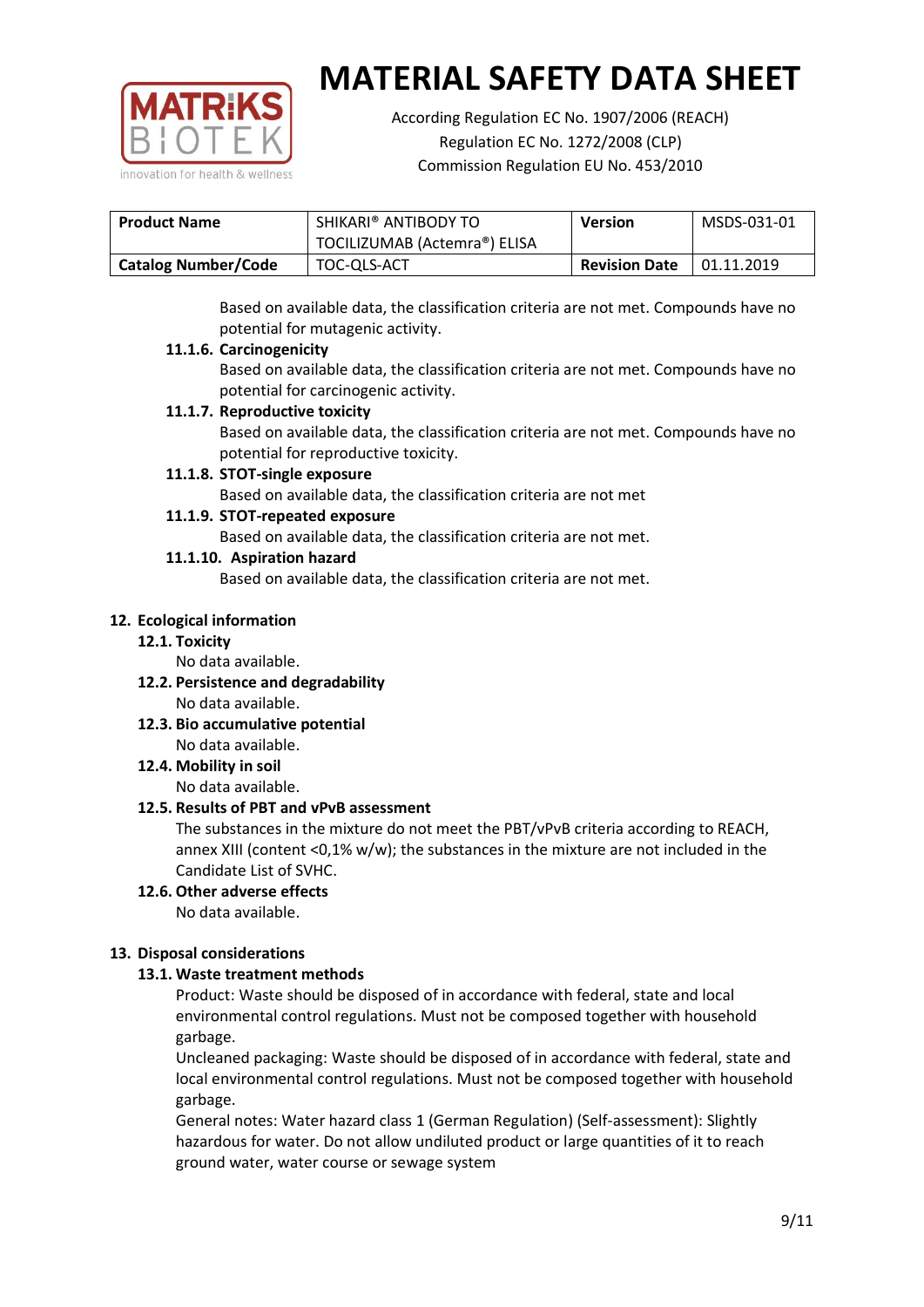

According Regulation EC No. 1907/2006 (REACH) Regulation EC No. 1272/2008 (CLP) Commission Regulation EU No. 453/2010

| <b>Product Name</b>        | SHIKARI® ANTIBODY TO<br><b>Version</b><br>TOCILIZUMAB (Actemra®) ELISA |  | MSDS-031-01 |
|----------------------------|------------------------------------------------------------------------|--|-------------|
| <b>Catalog Number/Code</b> | <b>Revision Date</b><br>TOC-QLS-ACT                                    |  | 01.11.2019  |

#### **14. Transport information**

The mixture is not classified as dangerous for transport according to ADR/RID/IMDG/ICAO/IATA/ DGR

- **14.1. UN number:** None
- **14.2. Un proper shipping name:** None
- **14.3. Transport hazard class(es):** None
- **14.4. Packing group:** None
- **14.5. Environmental hazards:** None
- **14.6. Special precautions for user:** Not applicable.
- **14.7. Transport in bulk according to Annex II of MARPOL 73/78 and the IBC Code:** Not applicable.

#### **15. Regulatory information**

This Safety Data Sheet is prepared according to;

REGULATION (EC) No 1907/2006 OF THE EUROPEAN PARLIAMENT AND OF THE COUNCIL of 18 December 2006 concerning the Registration, Evaluation, Authorization and Restriction of Chemicals (REACH), establishing a European Chemicals Agency, amending Directive 1999/45/EC and repealing Council Regulation (EEC) No 793/93 and Commission Regulation (EC) No 1488/94 as well as Council Directive 76/769/EEC and Commission Directives 91/155/EEC, 93/67/EEC, 93/105/EC and 2000/21/EC

#### **15.1. Safety, health and environmental regulations/legislation specific for the substance or mixture**

No data available.

#### **15.2. Chemical safety assessment**

No data available.

#### **16. Other information**

#### **16.1. "H code" and "R Phrases" used in this document**

| H301 | Toxic if swallowed |
|------|--------------------|
|      |                    |

- H311 Toxic in contact with skin
- H314 Causes severe skin burns and eye damage
- H315 Causes skin irritation
- H317 May cause an allergic skin reaction
- H319 Cause serious eye irritation
- H331 Toxic if inhaled
- H335 May cause respiratory irritation
- H400 Very toxic to aquatic life